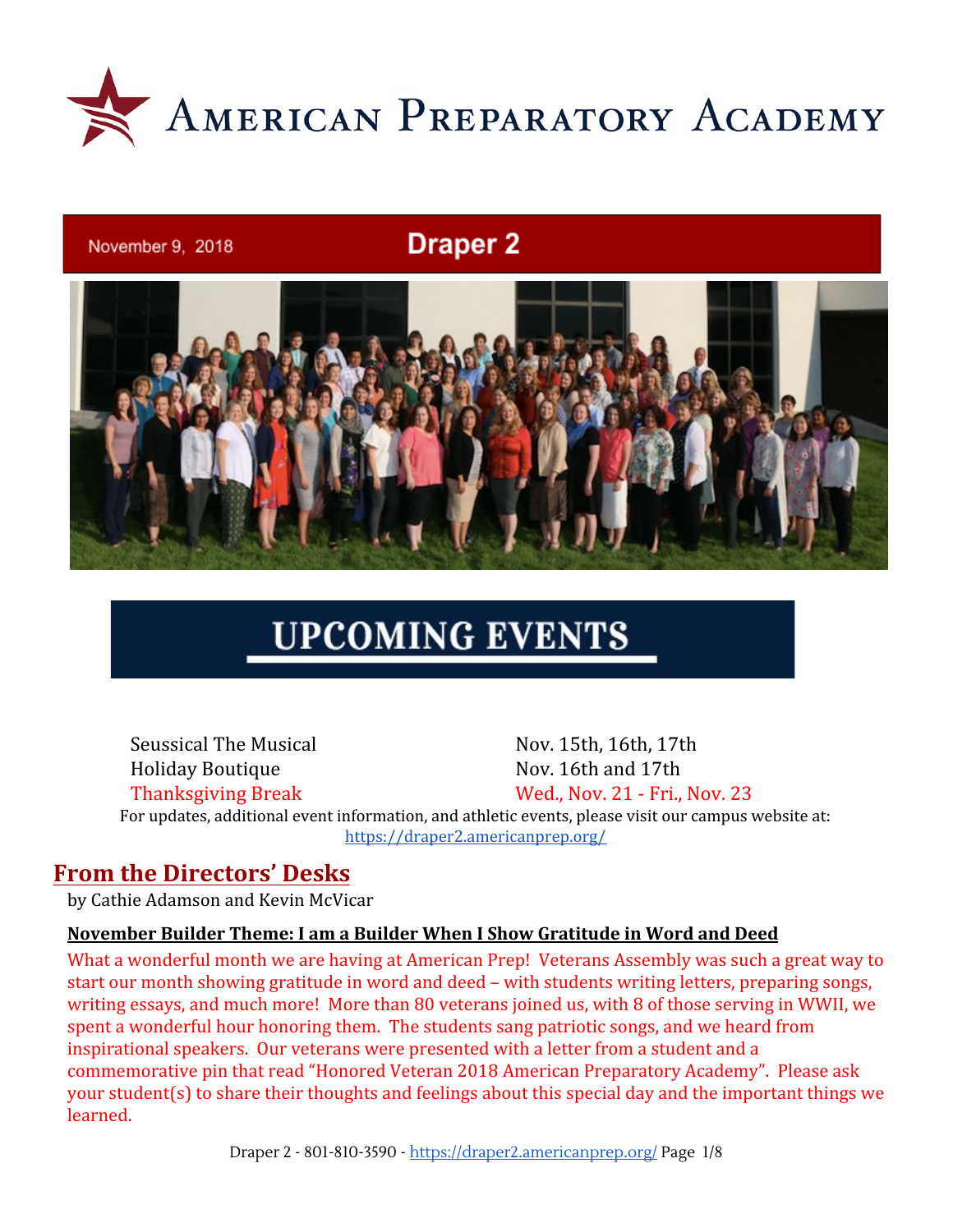

It's easy to remember to use words like "Thank you" in showing gratitude, but there are so many others we can include: "You're so kind to help me with my math", or "I really enjoyed the lunch you packed for me today".

## **Watch the Live Stream Veterans Day Assembly**

If you would like to see the live stream that we did for our Assemblies today, please go to [live.ksl.com](http://live.ksl.com/).

Scroll down to "Video on Demand", you should be able to watch one or both programs. Thank you to our *FANTASTIC* IT team who made this possible.

## **From the Academic Office**

By Lindsay Campbell

A lot of parents request that their student move groups in either reading or math. Thank you for following up and discussing that concern with your student's homeroom teacher.

Just as a reminder the first 30 lessons of most of our programs are review. The programs we use are built to have students review at the beginning of the year (especially in Saxon). After the request is made by you to the homeroom teacher, it will take a few days to get the change made. The homeroom teacher will talk to the group teachers to find out how the student is doing in the class. Some things they look for: Is the homework done every night? Are they participating well in class? Are they doing well on their tests?

After talking with the group teacher, if the student is above and beyond, or below and struggling, the homeroom teacher will take the group change to admin, who will then re-test the student to find a new group placement.

Thank you again for bringing this concern to the teachers so we can get all of our students in the correct placement!

## **WIDA TESTING**

Parents! at the beginning of the year when filling out enrollment there was a question asking if another language was spoken at home. If you answered "yes" to this question then we are required by state to give your student an English Language Learning test called WIDA. Students were given a screening test before Fall break, and some of you recently received letters with the results of this screener. Based on your student's answers, they are given a score ranging from 1-6. A score of 5 or 6 is considered proficient and your student has "tested out" of the WIDA program. If your student scored between 1-4 you have the option of having English Language Services for your student. Most of these services are done in class; however, a select number of students will be pulled throughout the day (if needed) for more intensive English Language instruction. Students that are in the WIDA program will be tested again in January and May. Please sign the letter informing us whether or not you would like these services for your students.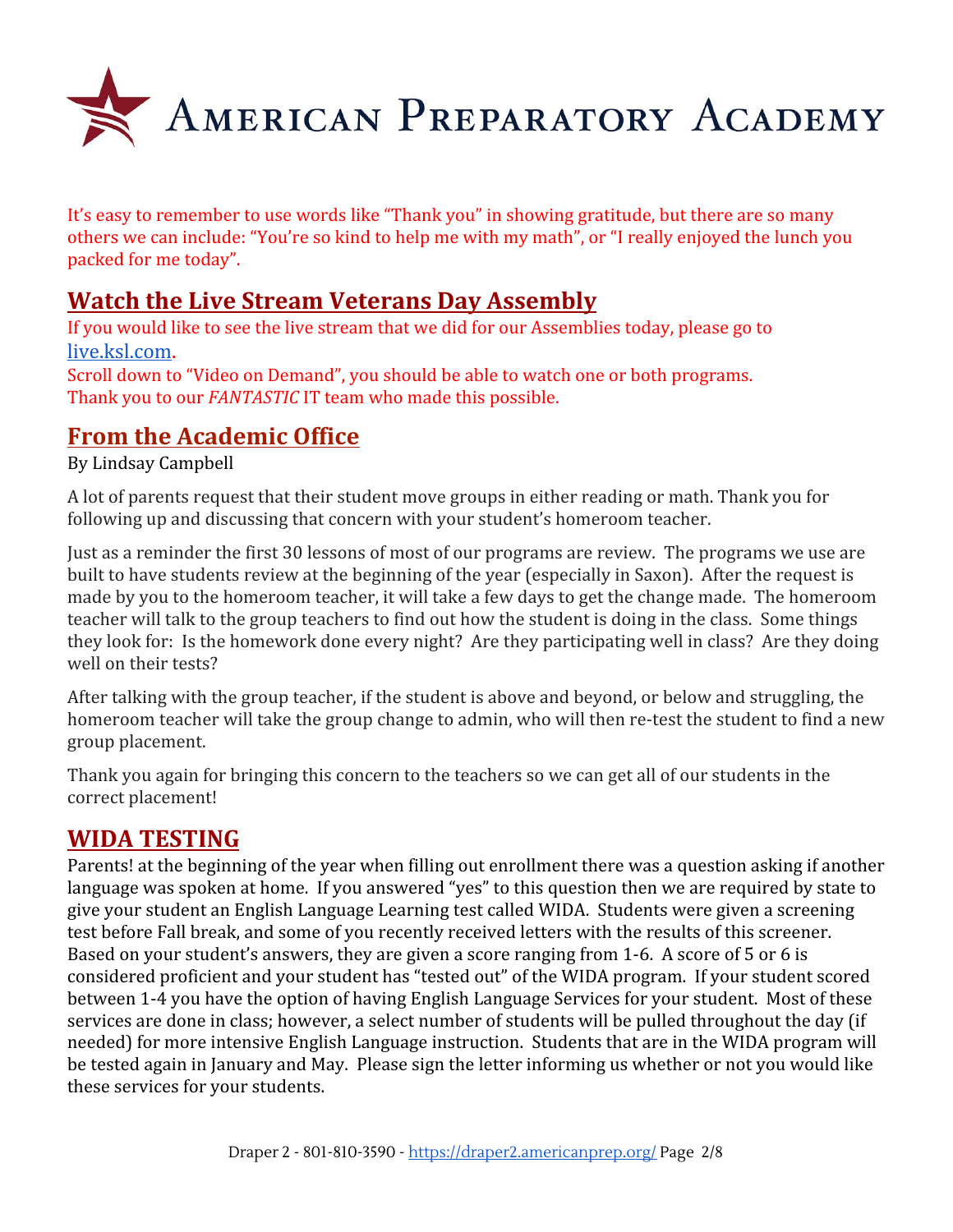

## **Library Books**

Ms. Gibbons, our amazing Curriculum Director here at Draper 2, has approximately 320 overdue books. That means that one fourth of our students have books that need to be returned to school as soon as possible.

Please help your students to remember to bring their books back to school in a timely manner. Thank you in advance for your help and for making Ms. Gibbons' job a lot easier. :o)

## **Flu Season Reminder**

Just a reminder about expectations regarding sick students. If your student has a fever or is vomiting, they are not to attend school. The CDC recommends that children be free of fever for at least 24 hours before returning to school. Flu season is especially bad this year. Keeping sick children home from school helps slow the spread of disease. Some symptoms of the flu include fever, cough, sore throat, runny or stuffy nose, body aches, headaches, chills, fatigue, and sometimes diarrhea and vomiting. Hand hygiene is the number one way of preventing the transmission of disease. Please do your part to keep all our students healthy. Thank you.

## **School Lunch**

The menu for October, November, and December is now available! You can now order online - the link for online ordering can be found here:<https://www.americanprep.org/school-lunch-program/>

## **Coats and Jackets**

As the weather turns colder, please make sure that your students are dressed appropriately to go outside and enjoy recess. Our teachers and instructors will use their best judgement and may not let your student go out to recess if they do not have the proper coat/jacket. Thank you in advance for your help in keeping our students warm and dry.

## **Seussical the Musical**

Come hurry on in, come all, to the most amazing event of the year—Seussical! Performed for just three fun-filled days, get your tickets now before this spectacular show sells out! Show dates are November 15, 16 and 17 at the D2 campus. Evening and matinee options are available.

To reserve your seats now go to: <https://americanprepd3.yapsody.com/>

## **Carpool Corner**

Thank you for all your cooperation and for following our carpool protocols. Please remember to form two exit lines when traffic volume gets large enough to back up on our driveway. Alternate and zipper together at our exit and remember we can use the far right lane on Lone Peak Parkway when exiting.

We can still use more carpool volunteers. Please sign up below.

<https://www.signupgenius.com/go/20f0a45aea828aafc1-carpool1>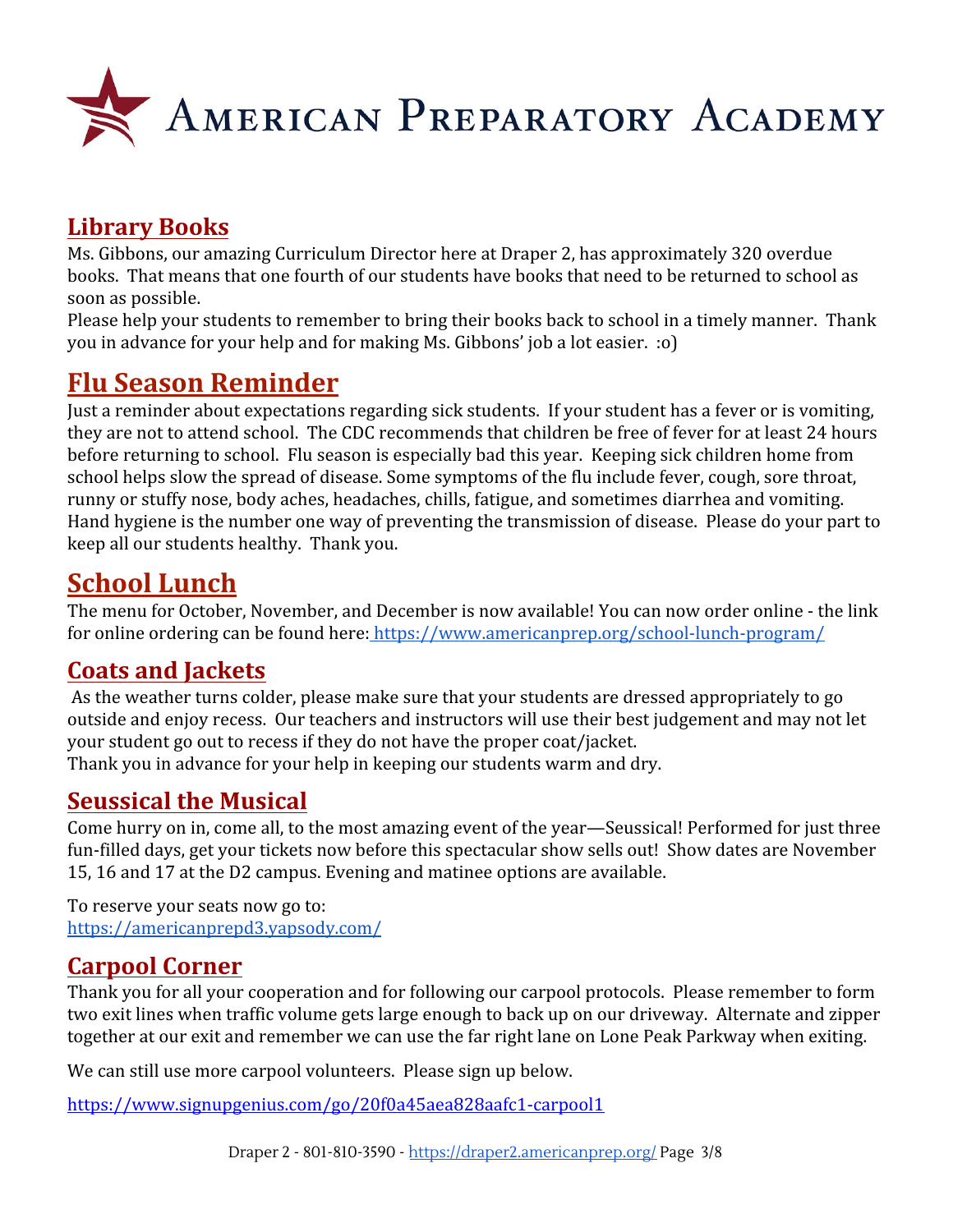

### **SEUSSICAL PALOOZA!**

Party with Characters, Food, Photos, & Silent Auction! Includes a ticket to the Matinee show! \$20.00!! The Palooza Party starts at 11:00 am with the Matinee show at 2 pm.



## **YEARBOOK 2018/2019!!**

**Come one, come all, get your Draper 2 Elementary yearbook!! Yearbooks are now on sale.** Cost: **Pre-sale pricing now through March 3, 2019: March 4, 2019 through April 12, 2019:**

 $$15.00 - soft cover$   $$20.00 - soft cover$  $$20.00$  - hard cover  $$25.00$  - hard cover

#### **ONLINE ORDERS ONLY, starting Monday, Nov. 5th!!**

PAYMENT FOR YEARBOOKS WILL NOT BE ACCEPTED AT THE SCHOOL.

Go to bellphoto.com Click on Prepay Enter school code: apadraper2yb2018 Click on Start and the gallery will open.

#### **Parking for Assemblies**

When coming to the school for an assembly, please use visitor parking or the parking spaces along the east of the school next to the sheep field. Many of the numbered stalls are assigned to our staff. Thank you.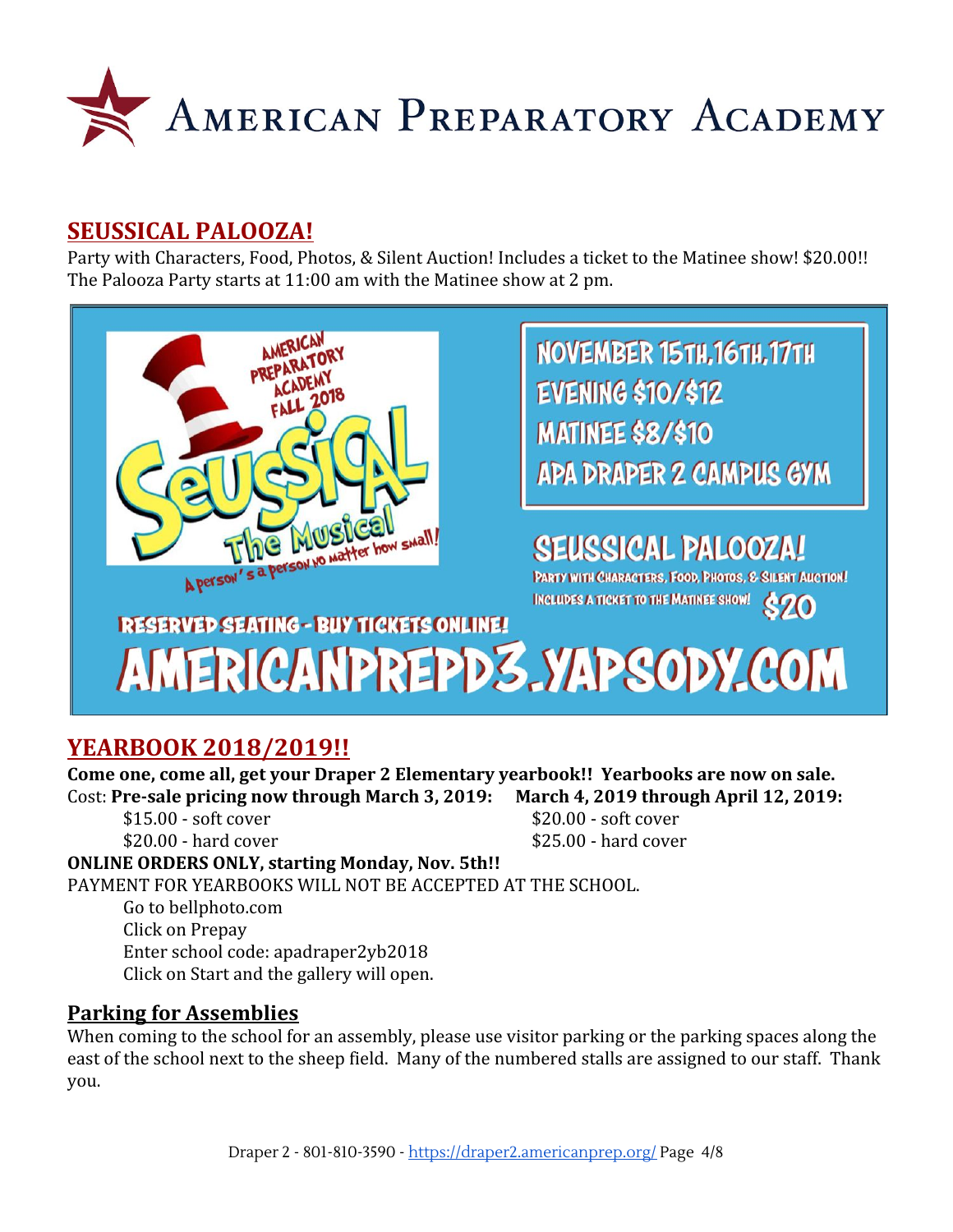![](_page_4_Picture_0.jpeg)

## **From the Front Office**

To the three volunteers who came to help us this week: THAAAAANK YOU -- you saved our bacon! Volunteering in the front office is always fun and helps our school tremendously. Please come in and help; we need you!

We have a very limited stash of extra pants for students who've had a bathroom accident. If your student has come home in something you didn't buy them, will you please wash it and send it back to us? We are running desperately low and would really like to be able to help the students who will need it this coming month.

Along the same lines: if you have any size 5 or 6 khaki pants you want to get rid of, we will take them off your hands!

#### **COATS:**

It is that time of year where students need a coat to go out to recess. If your student does not have a coat, he/she will spend their recess in their classroom. With that said, coats may only be worn while outside and should be hung up with their backpack upon returning to class. Should your student need to keep warm in the classroom, they do need to be in a navy blue cardigan.

## **Volunteer Opportunities!!**

YOU are needed in lots of many ways to keep YOUR school up and running in the way it should be. We ALWAYS do what's best for kids and your kids love seeing you here helping out. Below you will find lots of different opportunities to volunteer. Please consider coming in and helping out!

## **Seussical, the Musical**

#### **EARN YOUR VOLUNTEER HOURS BY HELPING WITH SEUSSICAL, THE MUSICAL!**

The Production Team needs LOTS of help! We have a smaller cast this year (including elementary students!), so we have fewer parents to handle the many tasks that are needed from amazing volunteers. Sign-up to help using the following link and help us have a great show! Tasks include food for meals, hair & makeup, ticket & concession sales, and more! <https://www.signupgenius.com/go/20f0445adae28a5fb6-seussical>

**\*Carpool Volunteer link** (if you'd like to help it run as smooth as silk!) **<https://www.signupgenius.com/go/20F0A45AEA828AAFC1-carpool1>**

#### **\*Front Office Volunteers Needed**

Hello, Families! Thank you so much to those who have come in to help! It's a fun volunteer assignment and we really appreciate your help. **The busiest time where help is needed the most is from 9:30-11:30 am . Please sign up now!**

Here is the link to sign up: <https://www.signupgenius.com/go/20f0544adac2ba1f58-american>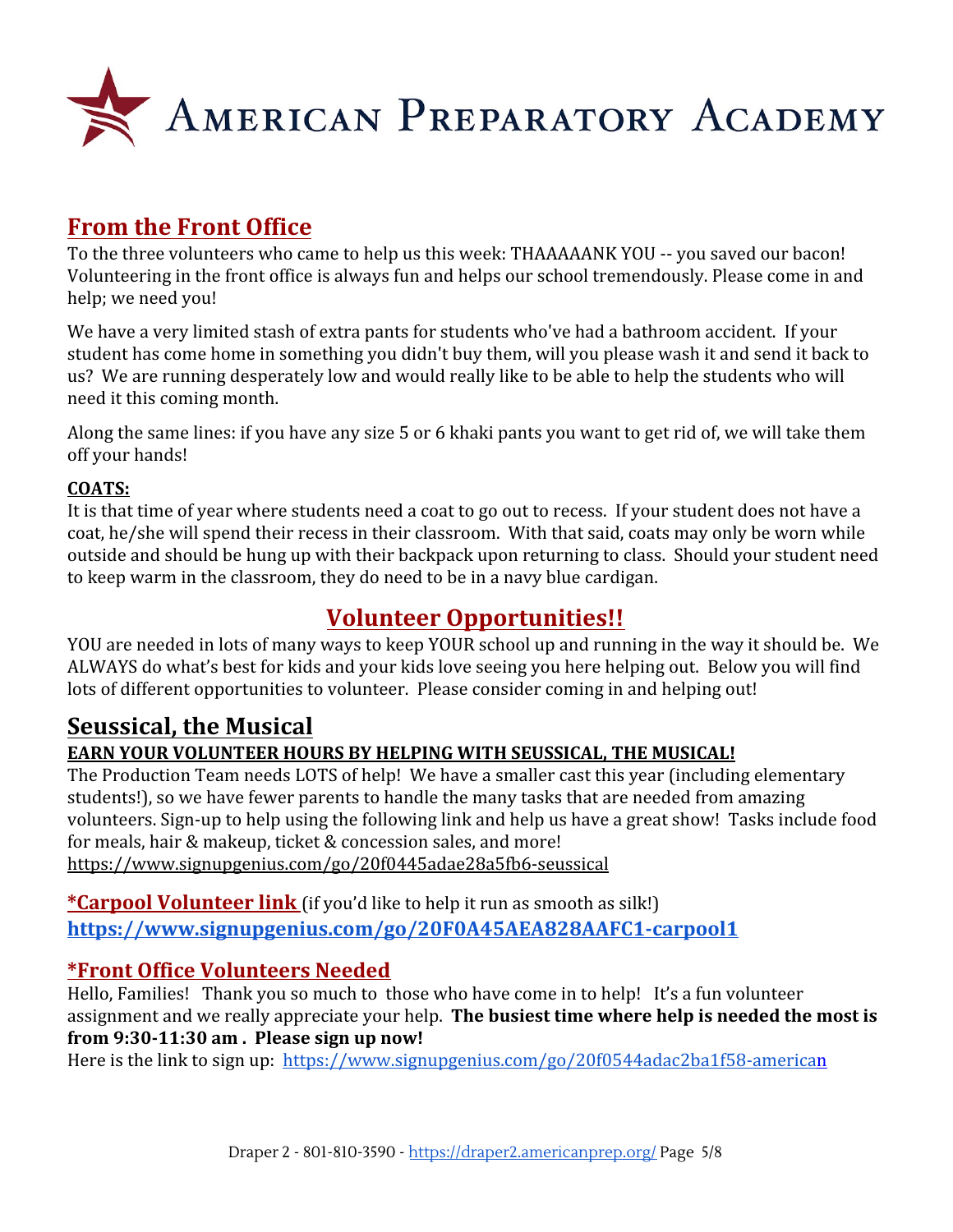![](_page_5_Picture_0.jpeg)

## **Family Support Organization - Volunteer Opportunities**

Staff Appreciation Week will be February 11-15, 2019. We would love to have you join us on November 26th at 1:00 pm in the conference room as we begin to plan out this week long celebration of the staff at APA Draper 2.

As always we appreciate all of our volunteers and the time and energy they put into our school. Don't forget to turn in all of your volunteers hours!

**\*If you have volunteer hours, please record them on your weekly communication envelope or email your hours to [volunteerdraper2@apamail.org](mailto:volunteerdraper2@apamail.org)**

Nicole Harman FSO Director Draper 2 [nharman@apamail.org](mailto:nharman@apamail.org)

## **HOLIDAY BOUTIQUE... is NEXT WEEK!**

**PHOTOGRAPHERS AND OTHER VOLUNTEERS NEEDED!** APA's 3rd annual Holiday Boutique is next Friday, November 16 from 3-9 pm and Saturday, November 17 from 9am-12 noon.. Are you a photographer? Professional photographers aren't necessary, but if you have experience and can take family photos or photos with Santa, WE NEED YOU! We have backdrops that are being donated, but we still need chairs and decorations for Santa and Mrs. Claus. If this is something that you can do, we would love your help! Your time will go towards your required 20 volunteer hours. Additionally, we need MANY more volunteers to make this a successful event. Please go to <https://www.signupgenius.com/go/30e0d49abae2fa5fd0-2018> to sign up.

**BAKE SALE ITEMS NEEDED!** In conjunction with the Holiday Boutique, we will have a bake sale with all proceeds going to the Builders Club. We would love your homemade or store bought items. Donations must be received at the Draper 2 or Draper 3 office by noon on Friday, November 16. Please go to [https://www.signupgenius.com/go/30E0D49ABAE2FA5FD0-holiday1](https://www.signupgenius.com/go/30E0D49ABAE2FA5FD0-holiday1?fbclid=IwAR1J0KlOKXaJnDW5erewBFqxeTgfjev5OXrM7pRHzNwNXAQ8BK6wWeTN9VY) to sign up.

**ARTISTS WANTED!** We've extended the deadline for your young artists' artwork submissions to our Holiday Boutique Art Gallery to this coming Tuesday, November 13. We would love any and all art! As a reminder, this is something that they will do on their own, outside of art class. We look forward to seeing the talents and creativity of our APA students! Please direct any questions to [apadraper2events@gmail.com.](mailto:apadraper2events@gmail.com)

**HOLIDAY GIFT WORKSHOP:** Our weekly Holiday Gift Workshop begins this coming Tuesday, November 13. The cost is \$10 per week for the 1st child and just \$5 per additional child. Register your child(ren) for all 4 weeks and receive a 20% discount. We will meet from 3:30 to 4:30 each Tuesday, making holiday gifts for parents and loved ones. Registration and payment must be received no later than the day before each workshop (Monday). Please email apadraper2events@gmail.com with questions. A registration form was attached to your child's Learning Plan last week.

Thank you so much for your help in making this fundraiser a success! We appreciate you!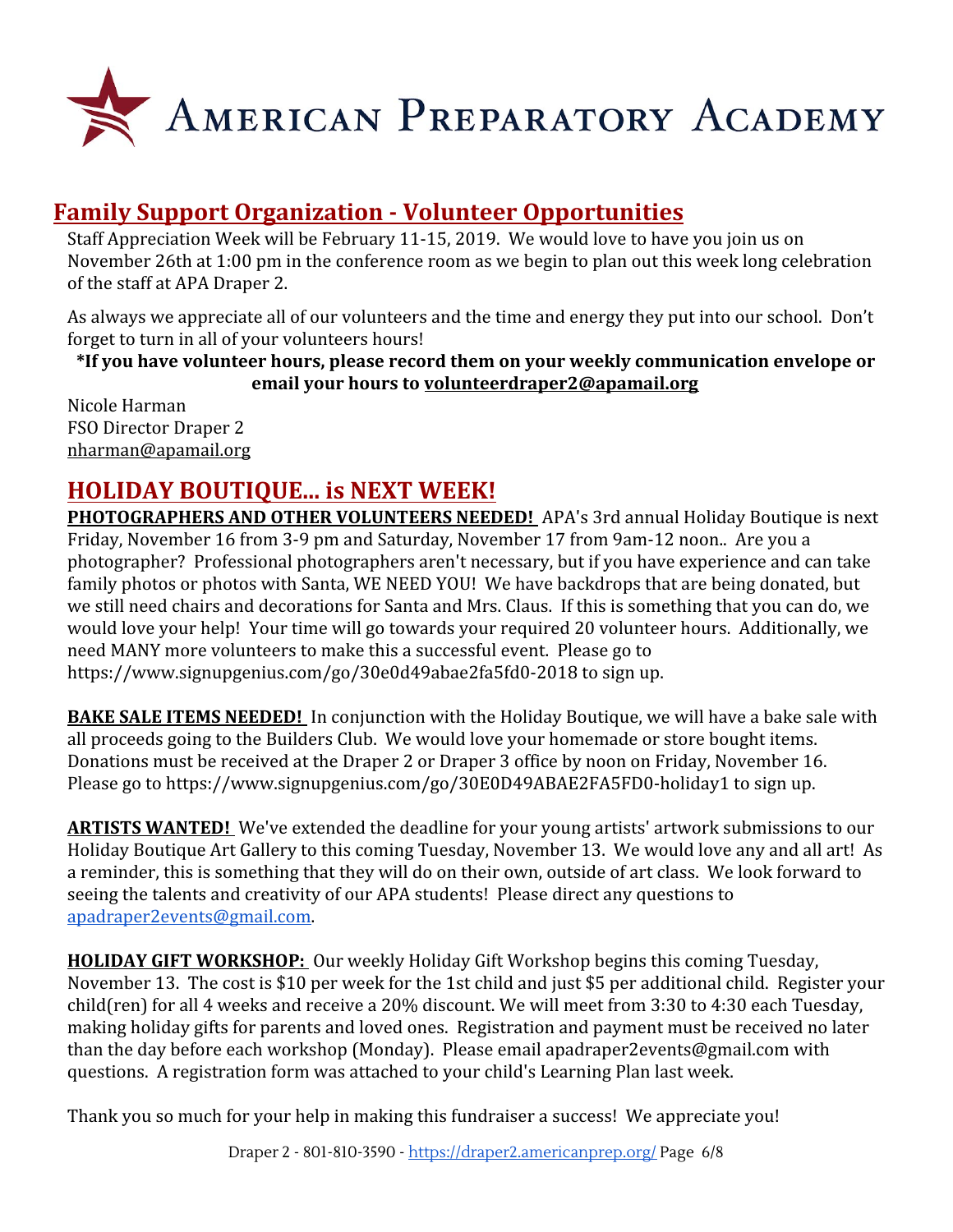![](_page_6_Picture_0.jpeg)

## **Character Development**

#### by Mandy Brown

THANK YOU to our OUTSTANDING volunteers who made our first ever College Fair last Friday a huge success. They put in an incredible amount of time and effort and the students had a WONDERFUL time as a result. We couldn't have done our event without the amazing contributions of: MARCUS BROWN, JO ELLEN CHAPPELL, MICHELLE GOUDGE, CHARLES HARDY, STEPHANIE HENDERSON, MARSHALL MCCARTY, STEPHANIE MCVICAR, LIZ PAPENFUSS, STACIE PETERSEN, MARCO AND MARIA SANCHEZ, ANDREA SAWATZKI, HEATHER WALL, AND JILL WELCH!!!! We also gratefully acknowledge the gracious donations from BYU, Cottey College, Michigan State University, Snow College, Utah State University; the companies IHC, 3M, L3; and the donations from our parent volunteers at the college fair for the "give-aways" that our students received there. THANK YOU!!!

## **Love And Logic**

#### **Balancing Busy Families**

Many parents ask, "Is it really possible to raise well-adjusted kids while at the same time trying to manage an incredibly hectic and stressful work and family life?" One mom described their situation:

We try to live a simple and frugal lifestyle. Even with keeping our spending as low as possible, both of us still have to work full schedules just to provide for the basics. With three young children things get a little crazy. The house almost always feels like a mess, and we have very little energy left over to spend with the kids. Both of us feel terribly guilty about this much of the time.

Some parents spend almost no time with their kids because they are addicted to work, addicted to buying extra stuff, addicted to selfish activities or all three. Many others, however, find themselves having to work their fingers to the bone because they simply don't have a choice.

Here are some words of encouragement…..and some tips…..for this second type:

#### **\*\*Many well-adjusted adults grew up with exceptionally busy parents.**

The key to this seems to be this: As children, they were not shielded from their family's economic struggles. Their parents were honest about the challenges and consistently modeled hopeful, positive attitudes. As such, they internalized the truth that they were deeply loved even though their parents weren't able to spend as much time with them as they wanted.

#### **\*\*Remember that guilt often interferes with good parenting.**

When we allow guilt to interfere with our ability to set and enforce loving limits and expectations, our kids suffer.

#### **\*\*Don't be afraid to ask for help with supervision.**

Kids of all ages need good supervision. Without it, even very good kids often get involved in drugs, alcohol, early sex, and other high-risk behaviors.

#### **\*\*You are doing a good and noble thing by taking care of the needs of your family.**

This is wonderful modeling, and it sends a powerful message of love to your kids.